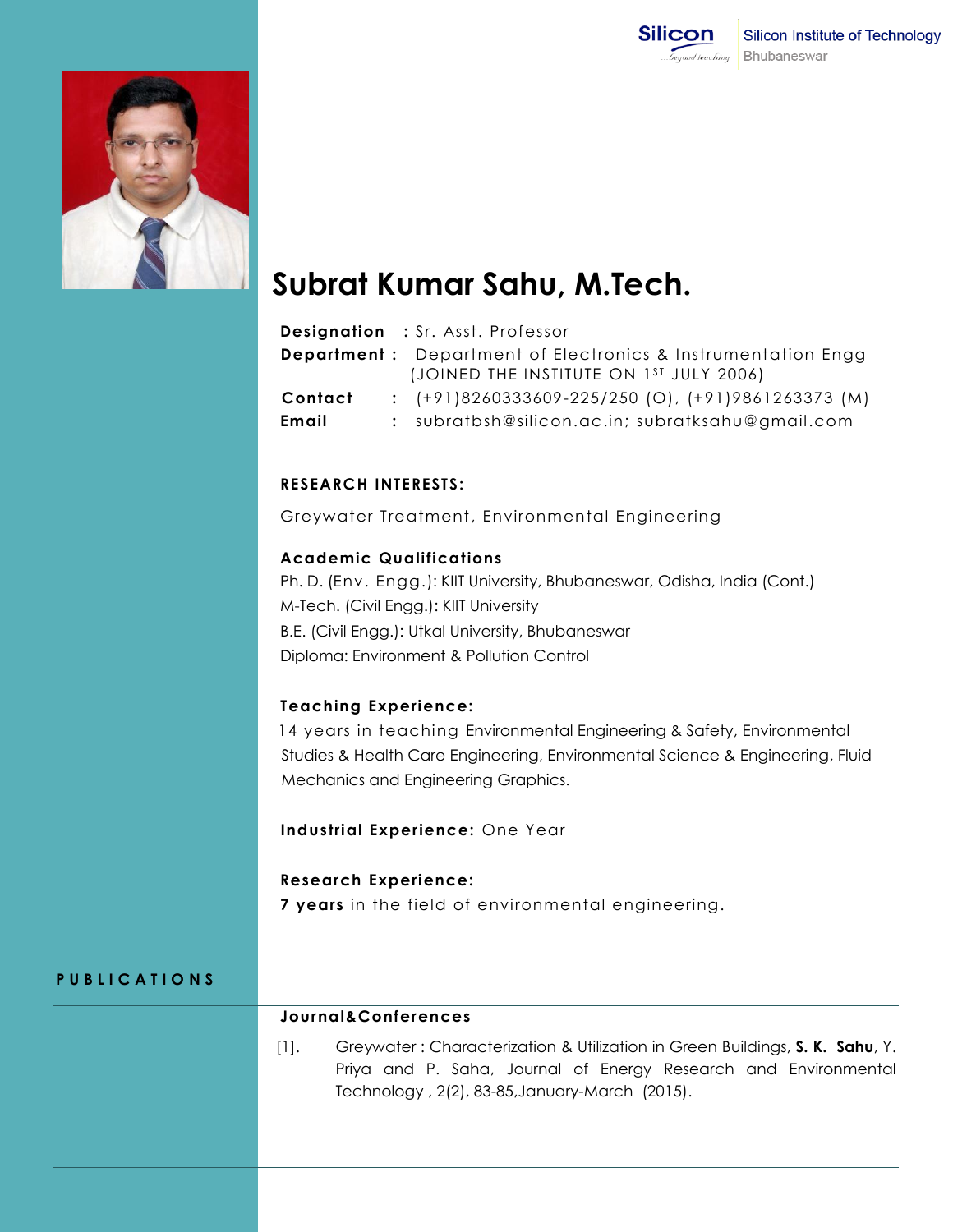#### **Conferences attended**

- International Conference on "Construction, Environment & Manufacturing Systems",
- 22nd 24th Dec' 2004, KIIT University, Bhubaneswar.
- All India Seminar on "Modern Trends in Construction Technology & Management",
- 11th 12th Nov 2005, Institution of Engineers (India) at Berhampur.
- National Conference on "Appropriate Technology & Management of Infrastructure in Disaster Prone Areas", 26th - 28th Jan 2007, KIIT University, Bhubaneswar.
- Short-term course on "Communication & Management Essentials", 2nd 5th Nov 2007, IIT Kharagpur.
- Mission-10x Certification Program by Wipro Technology involving "Teaching methodologies & High Impact Presentation Skills", 12th - 16th Nov 2007, KIIT University.
- National seminar on "Impact Assessment Of Alternate Energy Sources (IAAES-08)", 30th January - 1st February 2008, Rajdhani Engineering College, Bhubaneswar.
- National seminar on "Advancement on IT Its role for protection of Environment -Vision 2020", 21st February 2008, Rajdhani Engineering College, Bhubaneswar.
- Short-Term course on "Application of Fluidization Techniques to Waste Management & Energy Production", 17th - 21st March 2008, NIT, Rourkela.
- ISTE Short Term Training Programme on "Seismic Resistant Design of Structure", 5th - 9th May 2008, CET, Bhubaneswar.
- National Seminar on "Energy & Environmental Impacts Related to Sustainability (EEIRS - 2010)", 15th - 16th January 2010, SOA university.
- FDP on "Environmental Safety", 3rd 4th December 2010, Silicon Institute of Technology, Bhubaneswar.
- Seminar on "Professional Ethics & Human Values for Engineers", 17th 18th December 2010, Silicon Institute of Technology, Bhubaneswar.
- Short Term course on "Teaching Methodology" organized by NITTTR (National Institute of Technical Teachers' Training & Research), Kolkata, 28th October - 1st November 2013 at Bhubaneswar.
- Two –Week ISTE Workshop on "Engineering Mechanics", 26th November 6th December 2013, IIT, Bombay at Bhubaneswar.
- Two –Week ISTE Workshop on "Fluid Mechanics", 20th May 30th May 2014, IIT, Kharagpur at Bhubaneswar.
- Coordinators' workshop on "Environmental Studies", 23rd March 27th March 2015, IIT, Bombay.
- Two –Week ISTE STTP on "Environmental Studies", 2nd June 12th June 2015, IIT, Bombay at Bhubaneswar.
- Seminar ETEPC (Emerging Trends in Environmental Pollution & it's Control)-2015, 8th December 2015, SIT, Bhubaneswar.
- OEC (Odisha Environment Congress)-2015, 22nd December 24th December 2015, Bhubaneswar.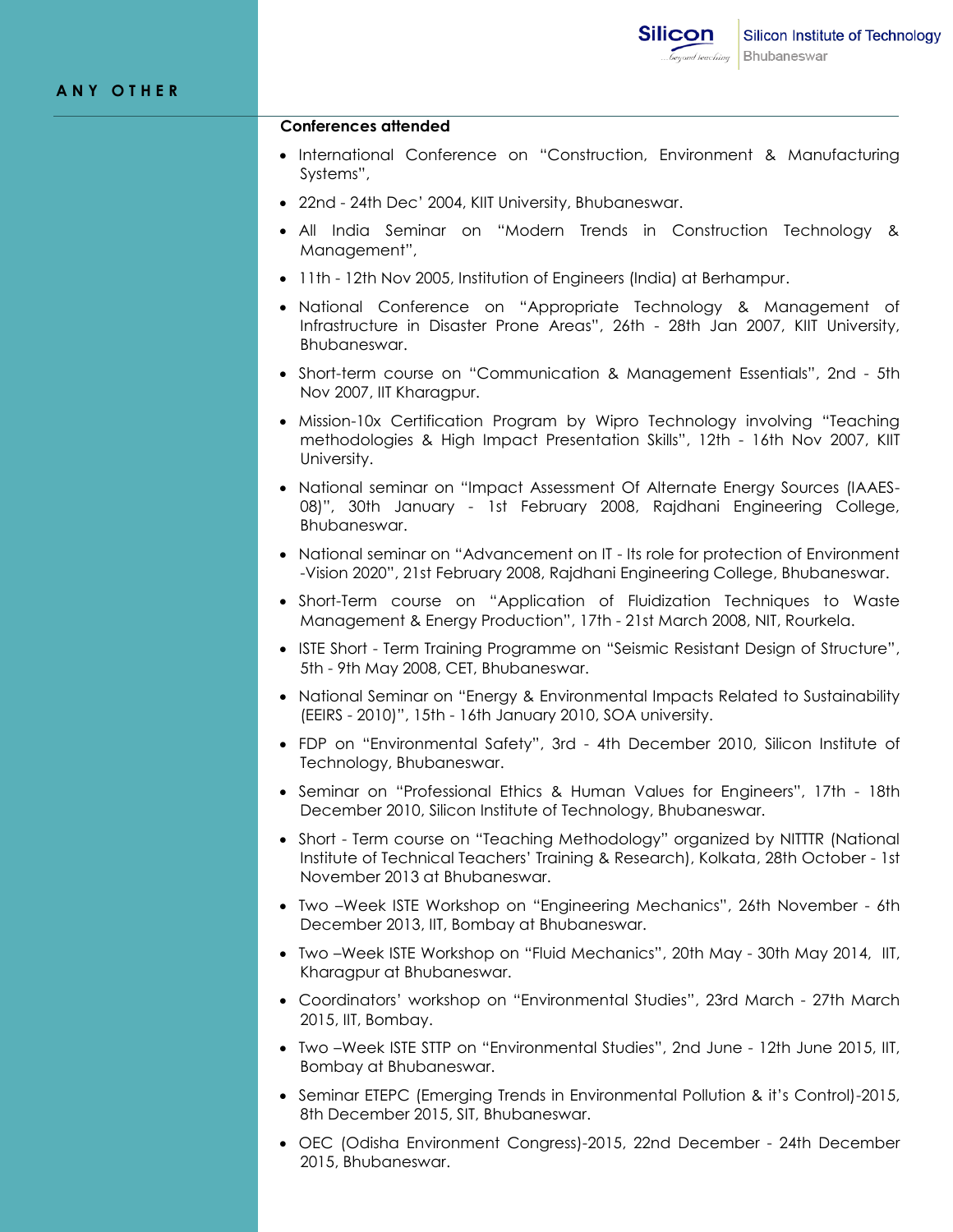- 19th Annual Faculty Convention of Indian Society for Technical Education(ISTE), Odisha section & National Seminar on Roll of Technocrats in Skill Development (NSRTSD-2016), 19th-20th November 2016, Trident Academy of Technology, Bhubaneswar.
- Workshop on "Train the Trainer", March Ahead Academy, 19th 22nd June 2017, Silicon Institute of Technology, Bhubaneswar.
- AICTE QIP (Quality Improvement Programme) STC (Short Term Course) on Solid and Hazardous Waste Management, 26th June - 3rd July 2017, IIT, Kharagpur.
- Current Environmental Issues & Challenges 2018 (CEIC 2018), 24th March 2018, Silicon Institute of Technology, Bhubaneswar.
- Presented a paper entitled "E Governance & Society" in the National Seminar on "Science for Society" on the occasion of the 20th Odisha Bigyan O Paribesh Congress, 17th -18th November 2018, NISER campus, Khordha.
- Online STTP on "Management Issues of Laboratory and Workshop Class", 4th 8th Nov' 2019, NITTTR, Kolkata at SIT, Bhubaneswar.
- Seminar of 21st Odisha Bigyan 'O' Paribesh Congress, 23rd -24th Nov' 2019, ITER, Bhubaneswar.
- National Seminar on "Science and Technology, Rural Development", 13th 14th Dec' 2019, KIIT, Bhubaneswar.
- Event TEDxSITB, 15th Dec' 2019, SIT, Bhubaneswar.
- Workshop TEQIP III (WQMAQA Water Quality Monitoring, Analysis & Quality Assurance) Workshop 2020, 6th – 8th Feb'2020, Trident Academy of Technology, BBSR.
- One-week online STTP on "Environment and Sustainable Development", 20th 24th April 2020, NITTTR, Chandigarh.
- One-week online FDP on Waste Management, 11th 15th May 2020, NITTTR, Chandigarh.
- Webinar on Carbon emissions reduction during COVID-19 pandemic & its impact on the climate, 23rd May 2020, GIET BBSR.
- One-week FDP on evaluation and Setting of Question paper, 25th -29th May 2020, NITTR, Chandigarh.
- FDP on Effective Online Teaching: A Hands-on Workshop, 20th June 2020, by IIT, Bombay.
- An e-FDP on Application of remote sensing and GIS in Civil Engg., 7th 10th July 2020, SIT Sambalpur.
- An e-FDP Waste Management under Covid-19 Pandemic Scenario by BPUT Odisha (KMBB) during 17th - 19th Aug 2020.

## **Seminar/FDP Conducted**

- Conducted FDP on "Environmental Safety" on 3rd 4th Dec' 2010, Silicon Institute of Technology, Bhubaneswar.
- Conducted Student workshop on "Environmental Engineering & Safety" on 16th February, 2011, Silicon Institute of Technology, Bhubaneswar.
- Conducted Two Week ISTE STTP on "Environmental Studies" by IIT Bombay under NMEICT as Course Coordinator, 2ndJune - 12thJune' 2015, Silicon Institute of Technology, Bhubaneswar.